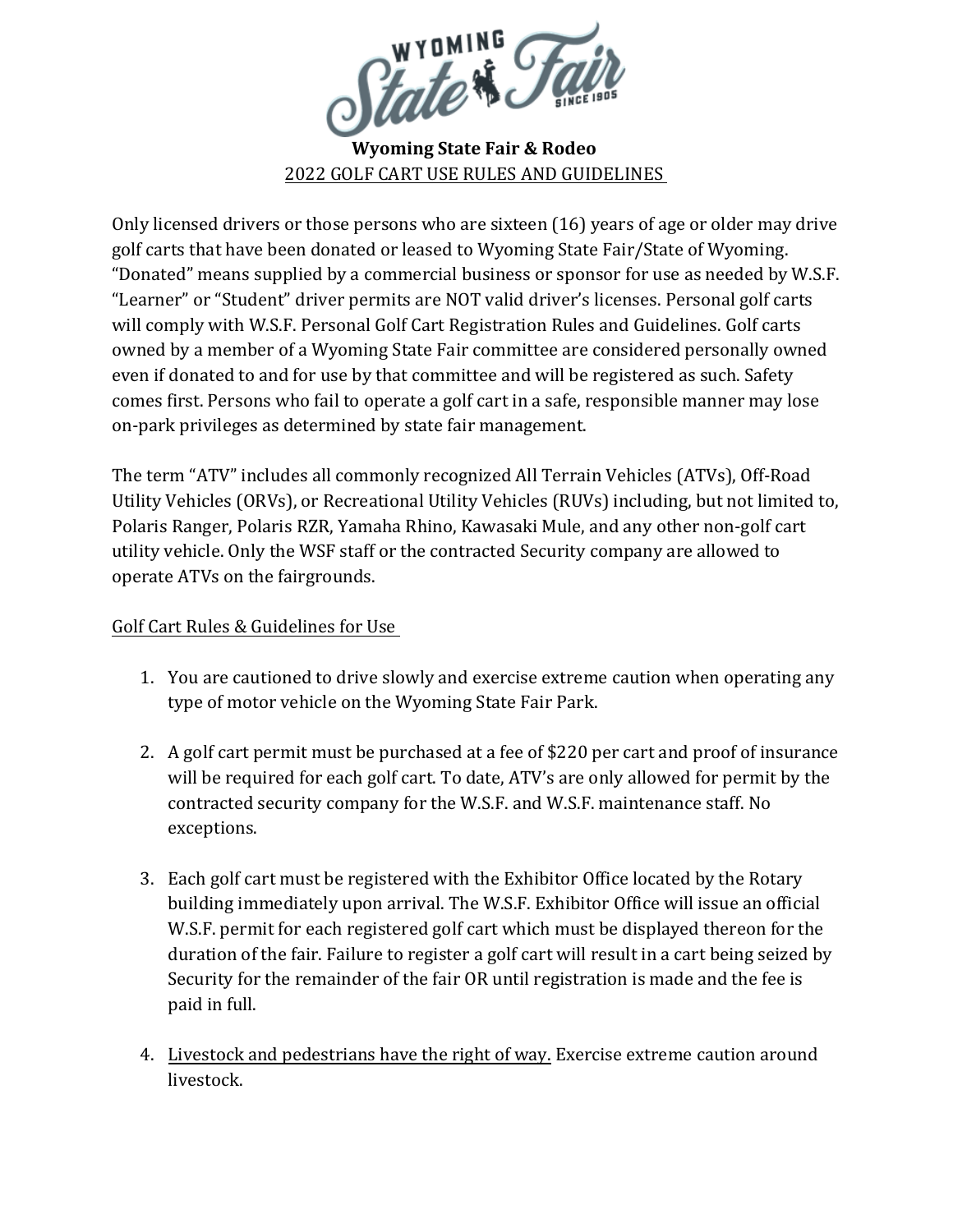- 5. Be aware that children are present throughout the park, and they often don't watch for traffic.
- 6. Golf carts are not permitted in the carnival area or down the main midway during the hours of ten o'clock a.m. to eleven o'clock p.m., with the following exceptions: disabled services, security personnel, the contracted vendor superintendent and maintenance/repair crew.
	- a. Always lock and secure the golf cart when not being used, such as when storing overnight.
	- b. Never back up without looking to see what is behind the cart.
	- c. Never shift gears while the vehicle is in motion.
	- d. Never exceed a safe speed.
	- e. Never operate the golf cart with more passengers aboard than the golf cart is to accommodate.
	- f. Reduce speed to compensate for livestock, pedestrians, and weather conditions.
	- g. Maintain adequate distance between vehicles.
	- h. Approach sharp or blind corners with caution.
	- i. Keep hands, legs, feet, and arms inside the confines of the golf cart when it is in motion.

All persons that will be operating a donated or leased golf cart must read these rules and guidelines prior to being issued a golf cart permit. Any person failing to comply with the rules and guidelines for operation will be reported to the contracted security company, and you will lose golf cart driving privileges on the Wyoming State Fairgrounds. If the violation is of sufficient severity, the golf cart may be confiscated on the spot by Security or the golf cart company in charge of golf carts. Violations of severe nature will be turned over to the Douglas Police Department for investigation.

## I HAVE READ AND AGREE TO ABIDE BY ALL OF THE RULES/GUIDELINES REGARDING THE GOLF CART/ATV ON THE WYOMING STATE FAIR PARK.

NAME: DATE:

 $\mathcal{L}_\text{max} = \mathcal{L}_\text{max} = \mathcal{L}_\text{max} = \mathcal{L}_\text{max} = \mathcal{L}_\text{max} = \mathcal{L}_\text{max} = \mathcal{L}_\text{max} = \mathcal{L}_\text{max} = \mathcal{L}_\text{max} = \mathcal{L}_\text{max} = \mathcal{L}_\text{max} = \mathcal{L}_\text{max} = \mathcal{L}_\text{max} = \mathcal{L}_\text{max} = \mathcal{L}_\text{max} = \mathcal{L}_\text{max} = \mathcal{L}_\text{max} = \mathcal{L}_\text{max} = \mathcal{$